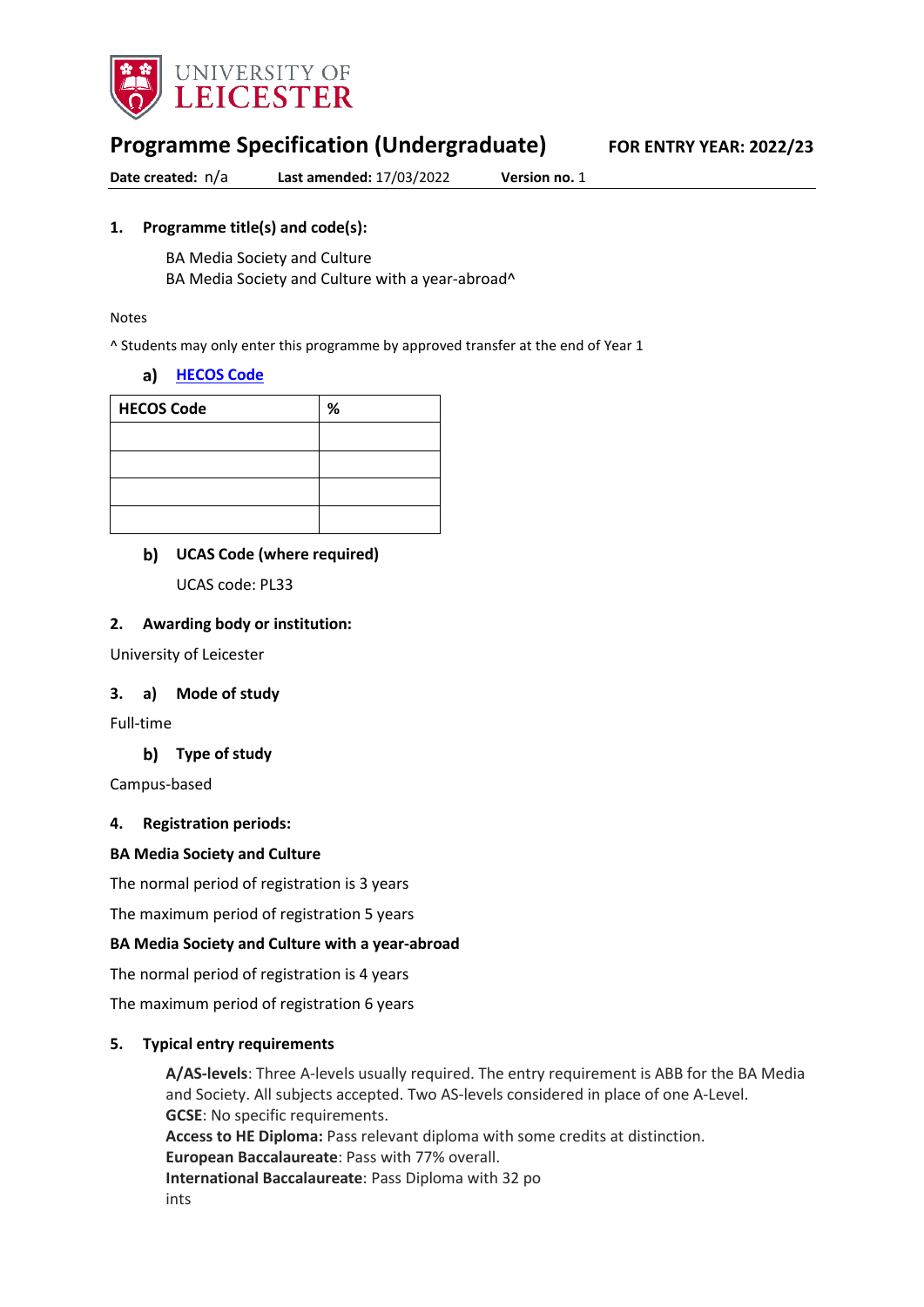**Cambridge Pre-U**: D3/M2/M2 in Principal Subjects. **Leicestershire Progression Accord**: BBB plus full Accord Credits **BTEC Nationals**: Full Diploma with DDM. **Other Qualifications**: Other national and international qualifications welcomed. Mature students welcomed

Alternative qualifications considered.

For the aims, learning outcomes and application criteria for the GCSA Year Abroad please see <https://le.ac.uk/study/undergraduates/courses/abroad>

#### **6. Accreditation of Prior Learning**

Second Year Entry: Possible for those with advanced qualifications compatible with our degree structure.

#### **7. Programme aims**

The **programme** aims to:

- Provide students with the core content of the BA Media and Communication and the BA Sociology and to develop a distinctive programme within which students are able to explore and develop their interests in media and sociology specialist areas relating to staff research interests.
- Enable students to develop independent learning skills and autonomous thinking in conjunction with developing skills in critical analysis, communication, research methodologies, group work, leadership and employability.
- Provide a supportive and stimulating learning environment in which there is a strong sense of cohort.

For those on the Year Abroad:

- provide an opportunity for Leicester students to spend their third year abroad, studying at an overseas partner institution as part of the Study Abroad exchange programme;
- develop study skills in another university following a guided programme of learning for the period spent abroad;
- provide an opportunity for exchange students from partner institutions in another country to study in the United Kingdom;
- provide and build on links between the University of Leicester and its partner institutions
- develop an appreciation of the different approaches to the study of media and communication adopted by different types of scholars.

#### **8. Reference points used to inform the programme specification**

- [QAA Frameworks for Higher Education Qualifications,](about:blank)
- [QAA Benchmarking statement for Communication, Media, Film and Cultural Studies \(](about:blank)
- UK Quality Code for Higher Education
- **University Learnin[g Strategy](about:blank)**
- [University Assessment Strategy](about:blank)
- University of Leicester Periodic Developmental Review Report
- External Examiners' reports (annual)
- United Nations Education for Sustainable Development Goals
- Student Destinations Data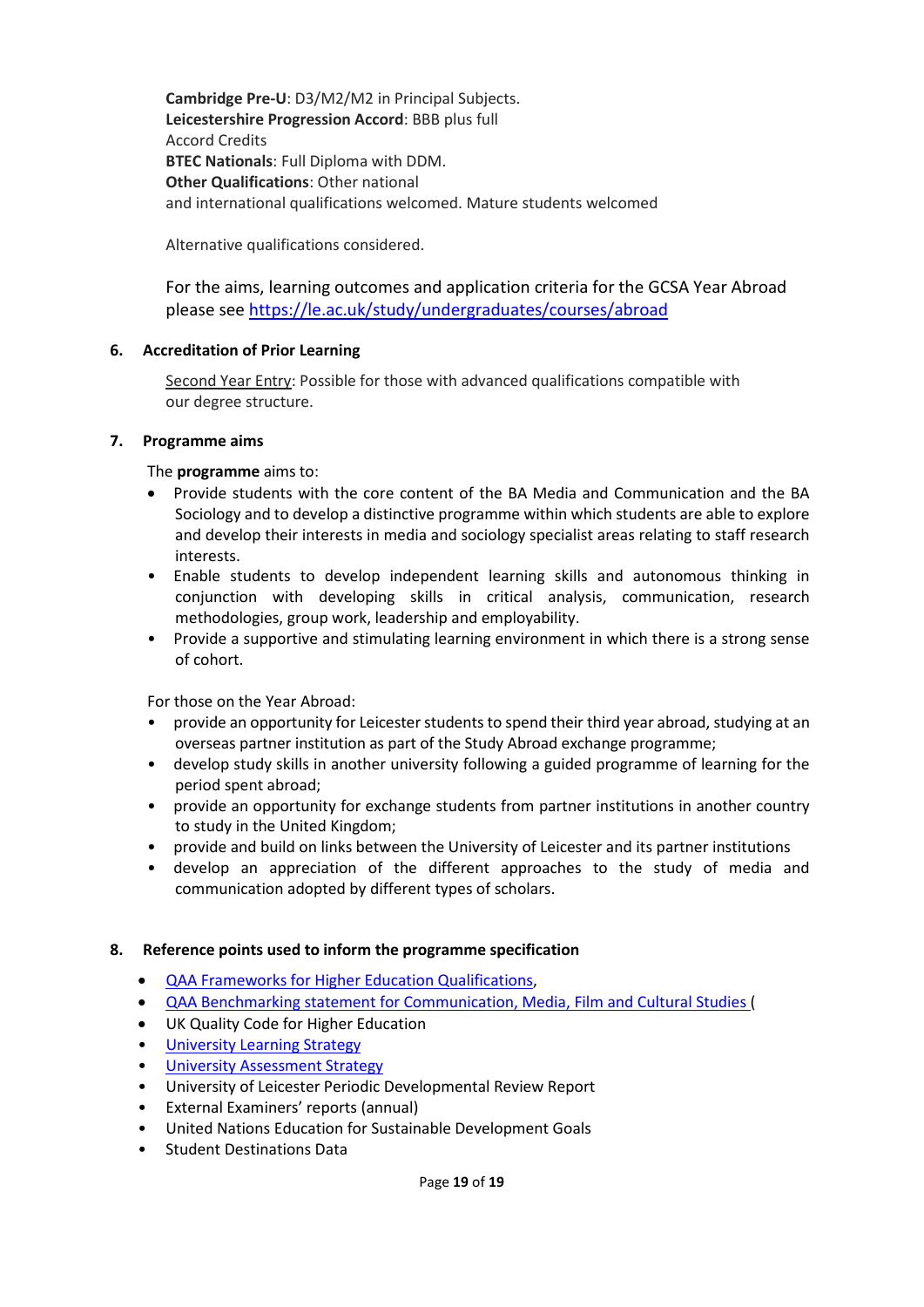### **9. Programme Outcomes**

## **Discipline specific knowledge and competencies**

i) Mastery of an appropriate body of knowledge

| <b>Intended Learning</b><br><b>Outcomes</b>                                                           | <b>Teaching and Learning Methods</b>                                                                     | <b>How Demonstrated?</b>                                                                                                                                                                                             |
|-------------------------------------------------------------------------------------------------------|----------------------------------------------------------------------------------------------------------|----------------------------------------------------------------------------------------------------------------------------------------------------------------------------------------------------------------------|
| Summarise key debates<br>within the fields of media<br>and communication and<br>sociology.            | Lectures, tutorials, seminars,<br>directed reading, independent<br>research, resource-based<br>learning. | Essays, examinations,<br>dissertations, seminar<br>presentations, contributions to<br>discussions, problem-based<br>exercises and reports, portfolios,<br>online forums, online diaries,<br>reflective commentaries. |
| [Year abroad]                                                                                         |                                                                                                          |                                                                                                                                                                                                                      |
| Acquire knowledge of<br>different debates and<br>schools of thought in an<br>academic context abroad. |                                                                                                          |                                                                                                                                                                                                                      |

## ii) Understanding and application of key concepts and techniques

| <b>Intended Learning</b><br><b>Outcomes</b>                                                                                              | <b>Teaching and Learning Methods</b>                                                                                                                              | <b>How Demonstrated?</b>                                                                                                                                                                                           |
|------------------------------------------------------------------------------------------------------------------------------------------|-------------------------------------------------------------------------------------------------------------------------------------------------------------------|--------------------------------------------------------------------------------------------------------------------------------------------------------------------------------------------------------------------|
| Explain the complex role of<br>media and communication<br>within societies and the<br>processes of social change.                        | Lectures, tutorials, seminars,<br>directed reading, independent<br>research, practical classes, team<br>problem solving exercises, media<br>production exercises. | Essays, examinations,<br>dissertations, seminar<br>presentations, contributions to<br>discussions, problem-based<br>exercises, computer-based<br>exercises, portfolios, online<br>forums, reflective commentaries. |
| Analyse the various<br>approaches to<br>understanding mass<br>communication processes<br>and key theoretical issues in<br>sociology.     | Tutorials, seminars, directed<br>reading, independent research,<br>practical classes, team problem<br>solving exercises, media<br>production exercises.           | Essays, examinations,<br>dissertations, seminar<br>presentations, contributions to<br>discussions, problem-based<br>exercises, computer-based<br>exercises, portfolios, online<br>forums, reflective commentaries. |
| [Year Abroad]<br>Understand and explain the<br>complex role of media and<br>communication within a<br>specific social context<br>abroad. |                                                                                                                                                                   |                                                                                                                                                                                                                    |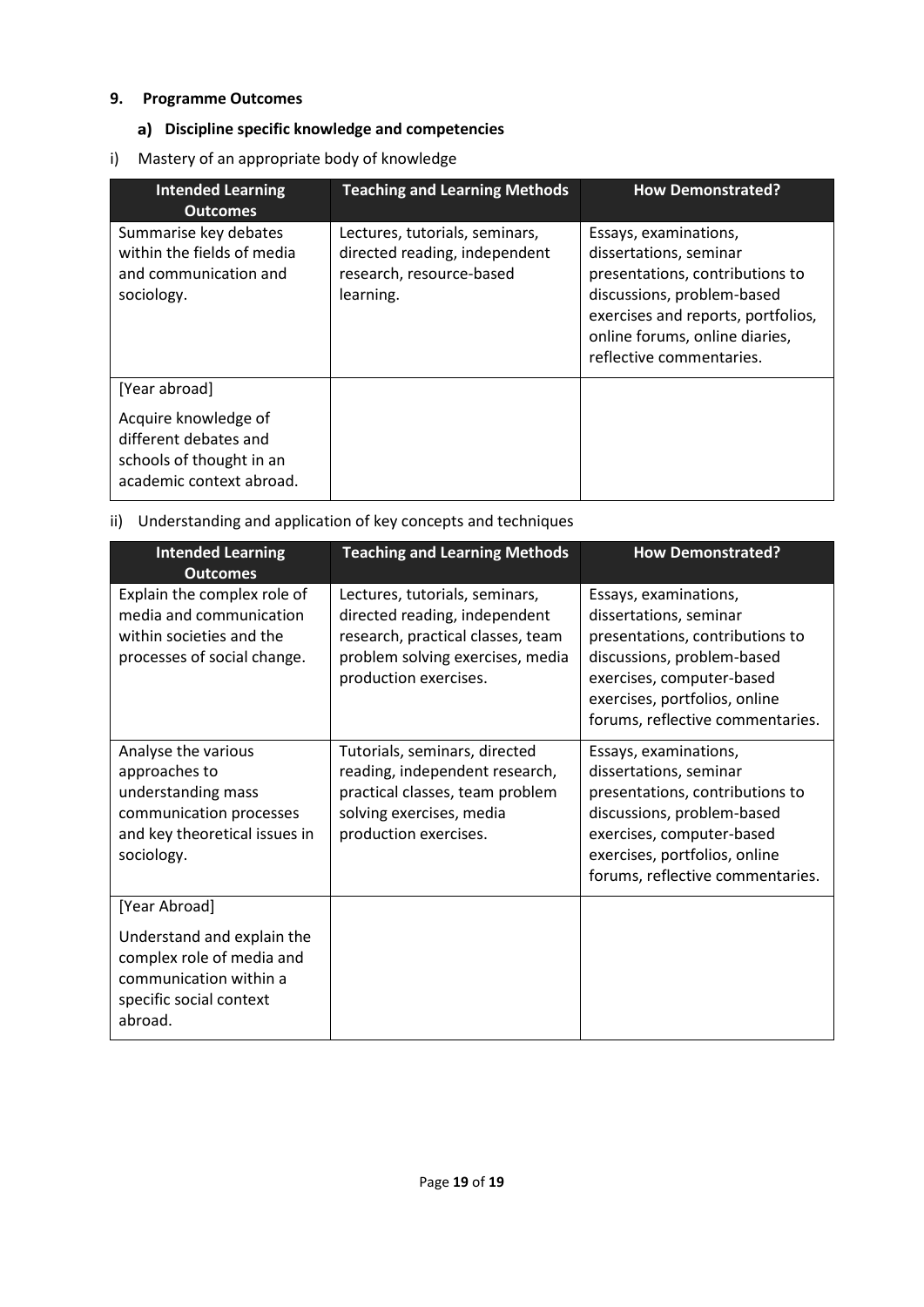# iii) Critical analysis of key issues

| <b>Intended Learning</b><br><b>Outcomes</b>                                                                                                                                                               | <b>Teaching and Learning Methods</b>                                                                                               | <b>How Demonstrated?</b>                                                                                                                                                                                           |
|-----------------------------------------------------------------------------------------------------------------------------------------------------------------------------------------------------------|------------------------------------------------------------------------------------------------------------------------------------|--------------------------------------------------------------------------------------------------------------------------------------------------------------------------------------------------------------------|
| Analyse media and social<br>processes and structures at<br>national and international<br>levels.                                                                                                          | Lectures, tutorials, seminars,<br>directed reading, independent<br>research, team problem solving<br>exercises, methods exercises. | Essays, examinations,<br>dissertations, seminar<br>presentations, contributions to<br>discussions, problem-based<br>exercises, computer-based<br>exercises, portfolios, online<br>forums, reflective commentaries. |
| Analyse the role of societal,<br>cultural, economical and<br>technological factors in the<br>processes of mediated<br>communication.                                                                      | Lectures, tutorials, seminars,<br>directed reading, independent<br>research, team problem solving<br>exercises, methods exercises. | Essays, examinations,<br>dissertations, seminar<br>presentations, contributions to<br>discussions, problem-based<br>exercises, computer-based<br>exercises, portfolios, online<br>forums, reflective commentaries. |
| Critically analyse issues<br>relating to social justice.                                                                                                                                                  | Tutorials, seminars, directed<br>reading, independent research,<br>team problem solving exercises.                                 | Essays, examinations,<br>dissertations, seminar<br>presentations, contributions to<br>discussions, problem-based<br>exercises, computer-based<br>exercises, portfolios, online<br>forums, reflective commentaries. |
| Critically evaluate the fields<br>of media and sociology and<br>how they relate to each<br>other.                                                                                                         | Tutorials, seminars, directed<br>reading, independent research,<br>team problem solving exercises.                                 | Essays, examinations,<br>dissertations, seminar<br>presentations, contributions to<br>discussions, problem-based<br>exercises, computer-based<br>exercises, portfolios, online<br>forums, reflective commentaries. |
| [Year abroad]<br>Demonstrate the ability to<br>analyse media and<br>communication processes<br>and sociological approaches<br>through different cultural<br>contexts, political and social<br>structures. |                                                                                                                                    |                                                                                                                                                                                                                    |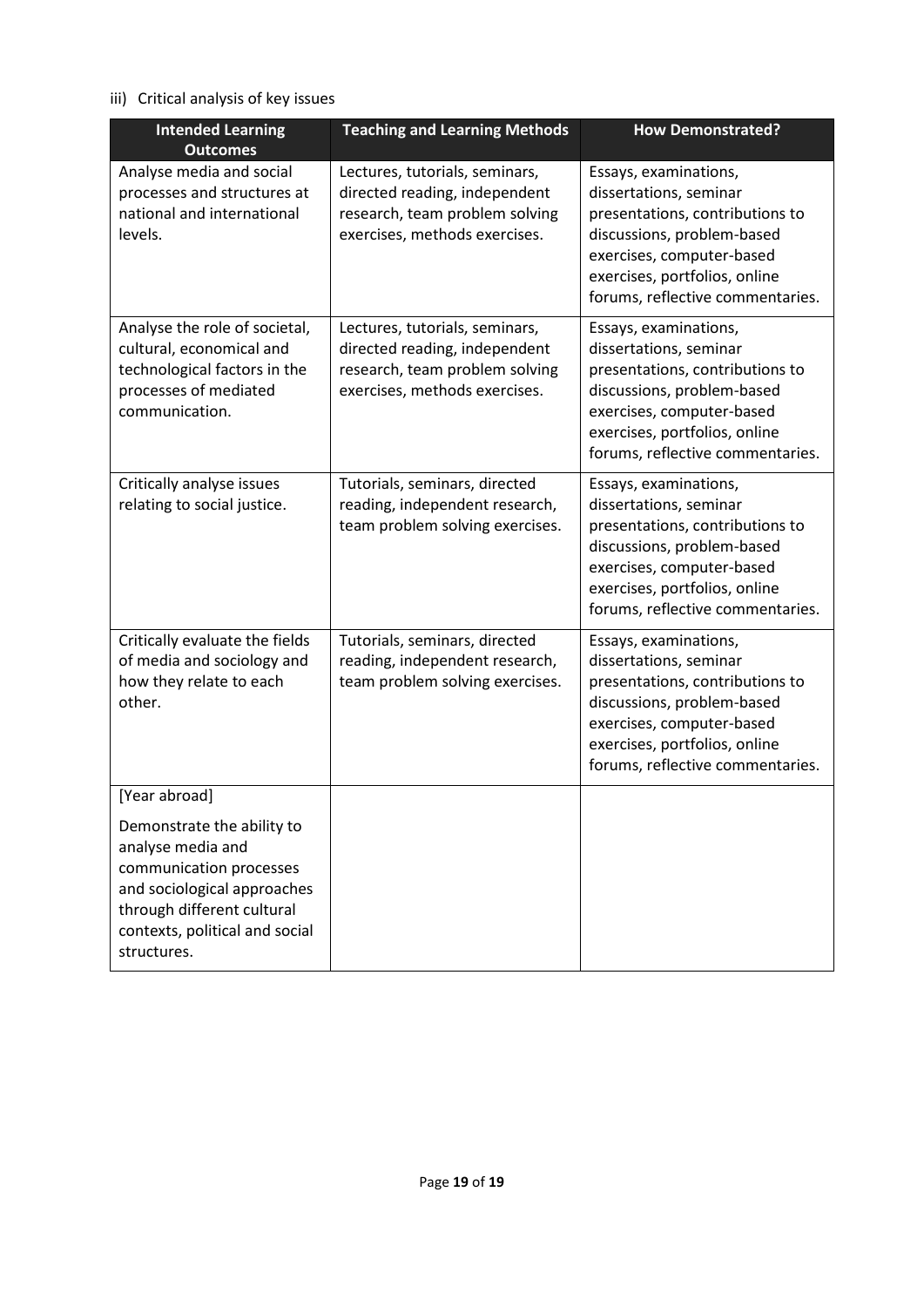## iv) Clear and concise presentation of material

| <b>Intended Learning</b><br><b>Outcomes</b>                                                                     | <b>Teaching and Learning Methods</b>                                                               | <b>How Demonstrated?</b>                                                                                |
|-----------------------------------------------------------------------------------------------------------------|----------------------------------------------------------------------------------------------------|---------------------------------------------------------------------------------------------------------|
| Present problems relating to<br>media and sociology in a<br>variety of written and oral<br>formats.             | Tutorials, seminars, directed<br>reading, independent research,<br>team problem solving exercises. | Writing tasks, seminar<br>presentations, contributions to<br>discussions, portfolios, online<br>forums. |
| Analyse and synthesise<br>literature that addresses key<br>debates within the fields of<br>media and sociology. | Tutorials, seminars, directed<br>reading, independent research,<br>team problem solving exercises. | Writing tasks, seminar<br>presentations, contributions to<br>discussions, portfolios, online<br>forums. |

## v) Critical appraisal of evidence with appropriate insight

| <b>Intended Learning</b>                                                                                                                                  | <b>Teaching and Learning Methods</b>                                                                                                                     | <b>How Demonstrated?</b>                                                                                                                                                                                                |
|-----------------------------------------------------------------------------------------------------------------------------------------------------------|----------------------------------------------------------------------------------------------------------------------------------------------------------|-------------------------------------------------------------------------------------------------------------------------------------------------------------------------------------------------------------------------|
| <b>Outcomes</b><br>Use social scientific and<br>humanistic methodologies to<br>address research questions<br>within the fields of media<br>and sociology. | Lectures, tutorials, seminars,<br>directed reading, independent<br>research, team problem solving<br>exercises, practical classes,<br>methods exercises. | Essays, examinations,<br>dissertations, seminar<br>presentations, contributions to<br>discussions, problem-based<br>exercises, independent research<br>projects, portfolios, online<br>forums, reflective commentaries. |
| Develop and sustain<br>scholarly arguments,<br>formulating appropriate<br>questions and utilising<br>evidence.                                            | Lectures, tutorials, seminars,<br>directed reading, independent<br>research, team problem solving<br>exercises, methods exercises.                       | Essays, examinations,<br>dissertations, seminar<br>presentations, contributions to<br>discussions, problem-based<br>exercises, independent research<br>projects, portfolios, online<br>forums, reflective commentaries. |
| Critically evaluate scholarly<br>texts and source materials.                                                                                              | Lectures, tutorials, seminars,<br>directed reading, independent<br>research, team problem solving<br>exercises, practical classes,<br>methods exercises. | Essays, examinations,<br>dissertations, seminar<br>presentations, contributions to<br>discussions, problem-based<br>exercises, independent research<br>projects, portfolios, online<br>forums, reflective commentaries. |

# vi) Other discipline specific competencies

| Intended Learning<br><b>Outcomes</b>                                            | <b>Teaching and Learning Methods</b>        | <b>How Demonstrated?</b>                         |
|---------------------------------------------------------------------------------|---------------------------------------------|--------------------------------------------------|
| Design, research and present<br>an Independently conceived<br>research project. | Independent research, methods<br>exercises. | Independent research projects,<br>dissertations. |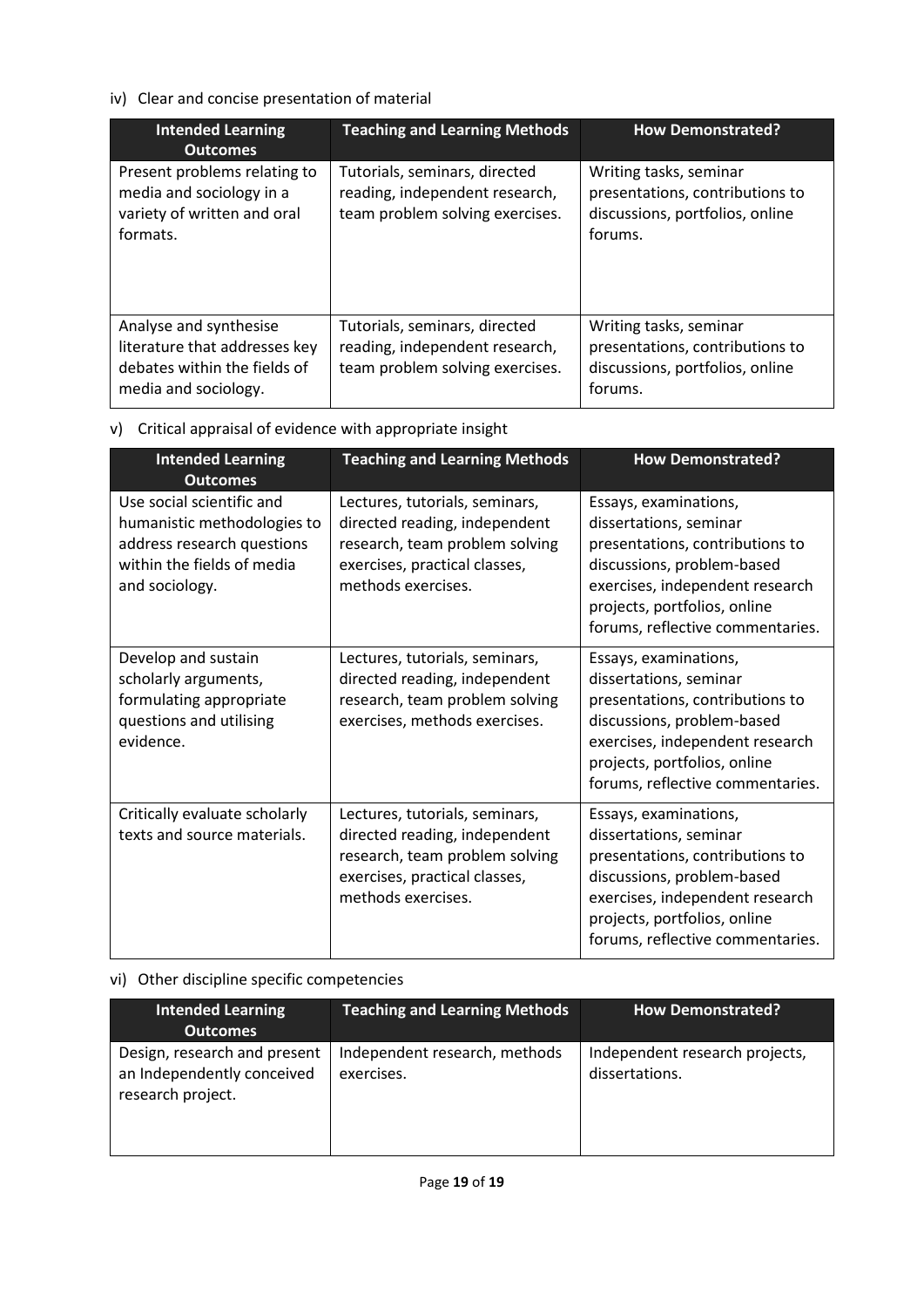| <b>Intended Learning</b><br><b>Outcomes</b>                                   | <b>Teaching and Learning Methods</b> | <b>How Demonstrated?</b> |
|-------------------------------------------------------------------------------|--------------------------------------|--------------------------|
| [Year Abroad]<br>Demonstrate inter-cultural<br>awareness and<br>understanding |                                      |                          |

# **b)** Transferable skills

i) Oral communication

| <b>Intended Learning</b><br><b>Outcomes</b>                                                          | <b>Teaching and Learning Methods</b>                    | <b>How Demonstrated?</b>                                |
|------------------------------------------------------------------------------------------------------|---------------------------------------------------------|---------------------------------------------------------|
| Present material using<br>appropriate resources,<br>including visual, written and<br>aural material. | Seminars, tutorials, team<br>problem solving exercises. | Seminar presentations,<br>contributions to discussions. |

## ii) Written communication

| <b>Intended Learning</b><br><b>Outcomes</b>                                                                                                                                                    | <b>Teaching and Learning Methods</b>                                         | <b>How Demonstrated?</b>                                                                                                                                   |
|------------------------------------------------------------------------------------------------------------------------------------------------------------------------------------------------|------------------------------------------------------------------------------|------------------------------------------------------------------------------------------------------------------------------------------------------------|
| Articulate ideas, information<br>and debates through the use<br>of clear and competent<br>English, including the use of<br>grammar, spelling, sentence<br>construction and clear<br>structure. | Lectures, tutorials, seminars,<br>directed reading, independent<br>research. | Essays, examinations,<br>dissertations, seminar<br>presentations, portfolios, online<br>forums, reflective commentaries,<br>independent research projects. |

# iii) Information technology

| <b>Intended Learning</b><br><b>Outcomes</b>                                                                        | <b>Teaching and Learning Methods</b>                                                                                                            | <b>How Demonstrated?</b>                                                                                                 |
|--------------------------------------------------------------------------------------------------------------------|-------------------------------------------------------------------------------------------------------------------------------------------------|--------------------------------------------------------------------------------------------------------------------------|
| Demonstrate competency<br>with Information Technology<br>and theoretical knowledge of<br>its development and uses. | Study skills workshops, tutorials,<br>seminars, directed reading,<br>independent research, computer<br>practical classes, methods<br>exercises. | Essay, dissertations, independent<br>research projects, online forums,<br>computer-based exercises,<br>methods exercise. |

# iv) Numeracy

| <b>Intended Learning</b><br><b>Outcomes</b> | <b>Teaching and Learning Methods</b> | <b>How Demonstrated?</b>       |
|---------------------------------------------|--------------------------------------|--------------------------------|
| Demonstrate numeracy skills                 | Lectures, tutorials, seminars,       | Essays, dissertations,         |
| and use statistics in media                 | directed reading, independent        | independent research projects, |
| and communication                           | research, computer practical         | computer-based exercises,      |
| research.                                   | classes, methods exercises.          | methods exercises.             |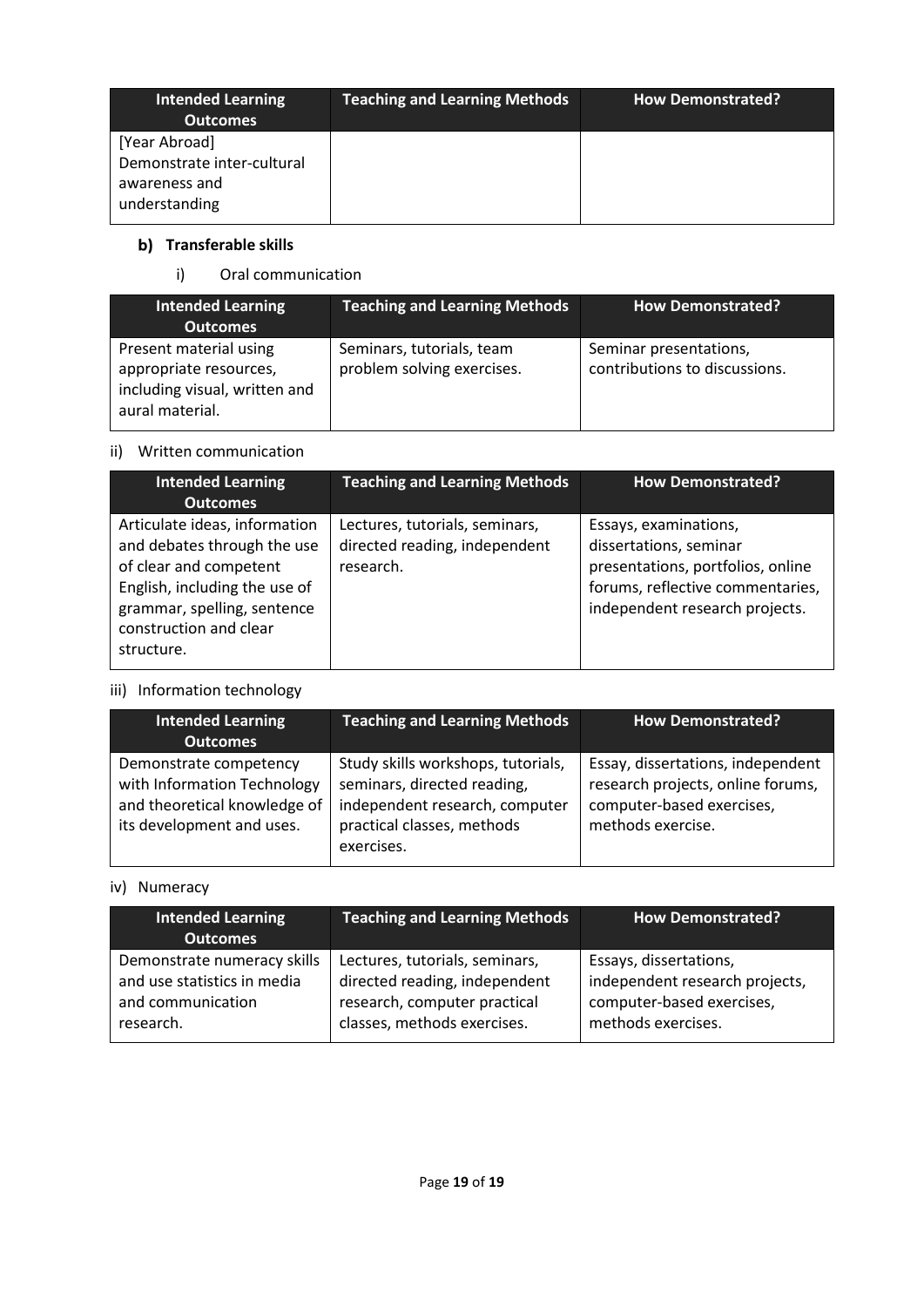## v) Team working

| <b>Intended Learning</b><br><b>Outcomes</b>                                                                                          | <b>Teaching and Learning Methods</b>                    | <b>How Demonstrated?</b>                                                                                    |
|--------------------------------------------------------------------------------------------------------------------------------------|---------------------------------------------------------|-------------------------------------------------------------------------------------------------------------|
| Work in groups and develop<br>skills in group management,<br>leadership and peer<br>responsibility.<br>Learning in group situations. | Tutorials, seminars, team<br>problem solving exercises. | Essays, dissertations,<br>independent research projects,<br>computer-based exercises,<br>methods exercises. |

# vi) Problem solving

| <b>Intended Learning</b><br><b>Outcomes</b>                                                                | <b>Teaching and Learning Methods</b>                                                                                                                              | <b>How Demonstrated?</b>                                                                           |
|------------------------------------------------------------------------------------------------------------|-------------------------------------------------------------------------------------------------------------------------------------------------------------------|----------------------------------------------------------------------------------------------------|
| Evaluate and address<br>problems. Develop solutions<br>and recognise further<br>problems that might arise. | Lectures, tutorials, seminars,<br>directed reading, independent<br>research, computer practical<br>classes, team problem solving<br>exercises, methods exercises. | Essays, independent research<br>projects, computer-based<br>exercises, problem-based<br>exercises. |
| Stimulate interest in problem<br>solving.                                                                  | Lectures, tutorials, seminars,<br>directed reading, independent<br>research, computer practical<br>classes, team problem solving<br>exercises, methods exercises. | Essays, independent research<br>projects, computer-based<br>exercises, problem-based<br>exercises. |

## vii) Information handling

| <b>Intended Learning</b><br><b>Outcomes</b> | <b>Teaching and Learning Methods</b>                                                                                                                   | <b>How Demonstrated?</b>                                                                           |
|---------------------------------------------|--------------------------------------------------------------------------------------------------------------------------------------------------------|----------------------------------------------------------------------------------------------------|
| Find and analyse new<br>information.        | Lectures, seminars, directed<br>reading, independent research,<br>computer practical classes, team<br>problem solving exercises,<br>methods exercises. | Essays, independent research<br>projects, computer-based<br>exercises, problem-based<br>exercises. |

## viii) Skills for lifelong learning

| <b>Intended Learning</b><br><b>Outcomes</b> | <b>Teaching and Learning Methods</b>                                                                                                                                                    | <b>How Demonstrated?</b> |
|---------------------------------------------|-----------------------------------------------------------------------------------------------------------------------------------------------------------------------------------------|--------------------------|
| Manage time effectively.                    | Directed reading, independent<br>research.                                                                                                                                              | All of the above.        |
| Work independently as well<br>as in groups. | Lectures, tutorials, seminars,<br>directed reading, independent<br>research, practical classes, team<br>problem solving exercises,<br>methods exercises, media<br>production exercises. | All of the above.        |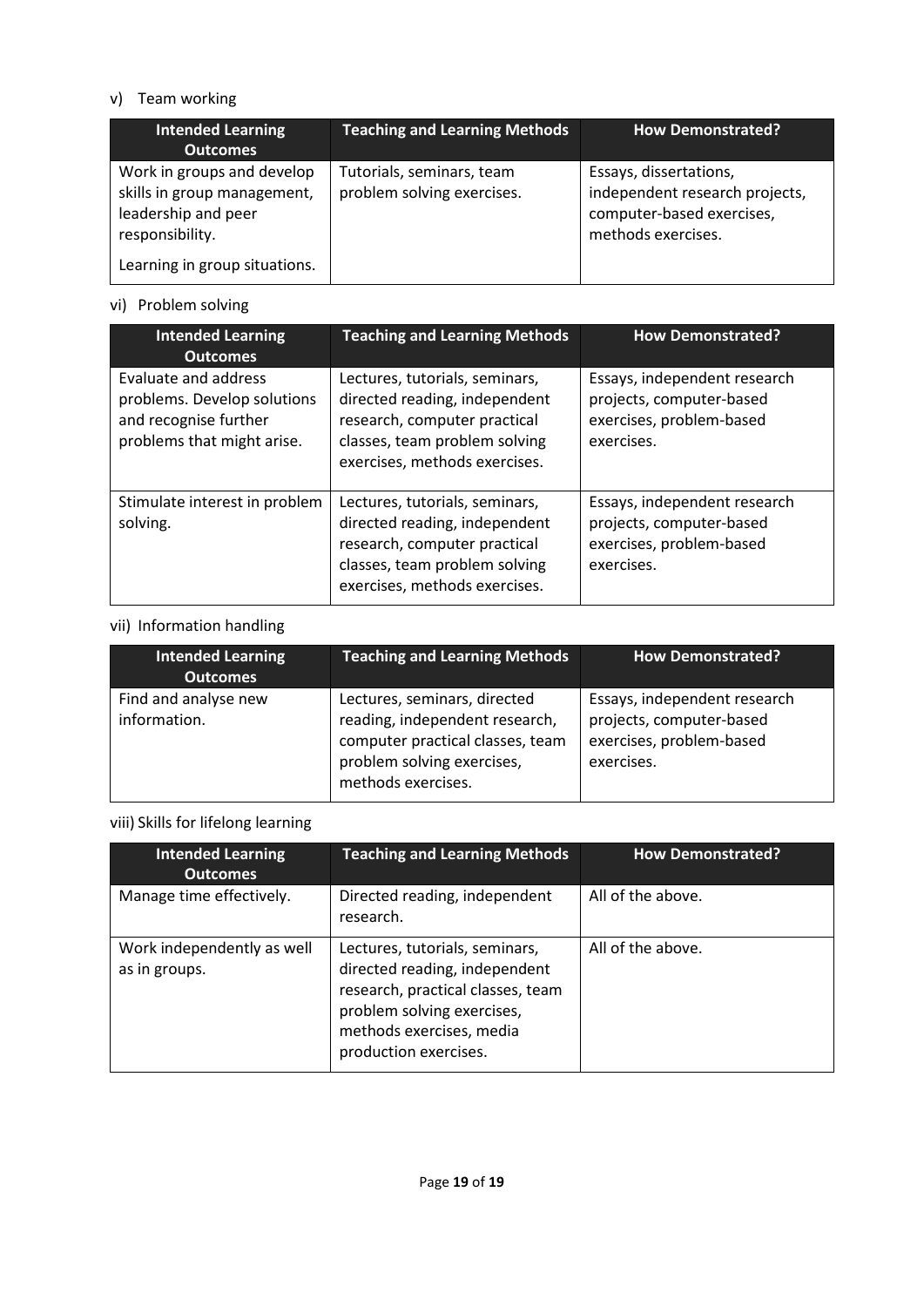| <b>Intended Learning</b><br><b>Outcomes</b>                                                                                                            | <b>Teaching and Learning Methods</b>                                                                                                                                                    | <b>How Demonstrated?</b> |
|--------------------------------------------------------------------------------------------------------------------------------------------------------|-----------------------------------------------------------------------------------------------------------------------------------------------------------------------------------------|--------------------------|
| Plan research and present<br>results using oral and written<br>communication.                                                                          | Lectures, tutorials, seminars,<br>directed reading, independent<br>research, practical classes, team<br>problem solving exercises,<br>methods exercises, media<br>production exercises. | All of the above.        |
| [Year Abroad]                                                                                                                                          |                                                                                                                                                                                         |                          |
| Demonstrate strategies for<br>self- monitoring and<br>continued maintenance and<br>development of skills in a<br>different culture and<br>institution. |                                                                                                                                                                                         |                          |

#### **10. Progression points**

This programme follows the standard Scheme of Progression set out i[n Senate Regulations](about:blank) - see the version of Senate Regulation 5 governing undergraduate programmes relevant to the year of entry.

In cases where a student has failed to meet a requirement to progress he or she will be required to withdraw from the course

#### **Progression Points with a Year Abroad**

According to Senate Regulation 5.29, in the case of four-year programmes in which the year out does not count towards the final classification, the second and fourth years are used in determining the degree class, according to the standard scheme for three year programmes.

#### **Application to Transfer from single subject BA to BA with a Year Abroad**

Students are invited to apply at the end of their first year to transfer to the BA with a Year Abroad. Students are selected on the basis of their first year average of 60% and above with those obtaining the highest average having priority. In addition, performance is also reviewed, taking into account such indicators as attendance and observation of academic obligations. Absence from tutorials without mitigating circumstances and non-submission of required coursework would be examples of poor performance and would result in an application being rejected.

#### **Progression from 2nd year to year abroad**

Students may progress to the year abroad with no failed modules in year 2 and with an average mark of 60% from year 1 and 2. Good attendance and observation of academic obligations must continue to be maintained throughout year 2. Failure to do so may result in the opportunity to study abroad being withdrawn.

#### **Progression from year abroad to final year**

For the year abroad year students are required to complete the equivalent of 60 ECTS if studying at a European partner institution or an equivalent number of credits at one of the International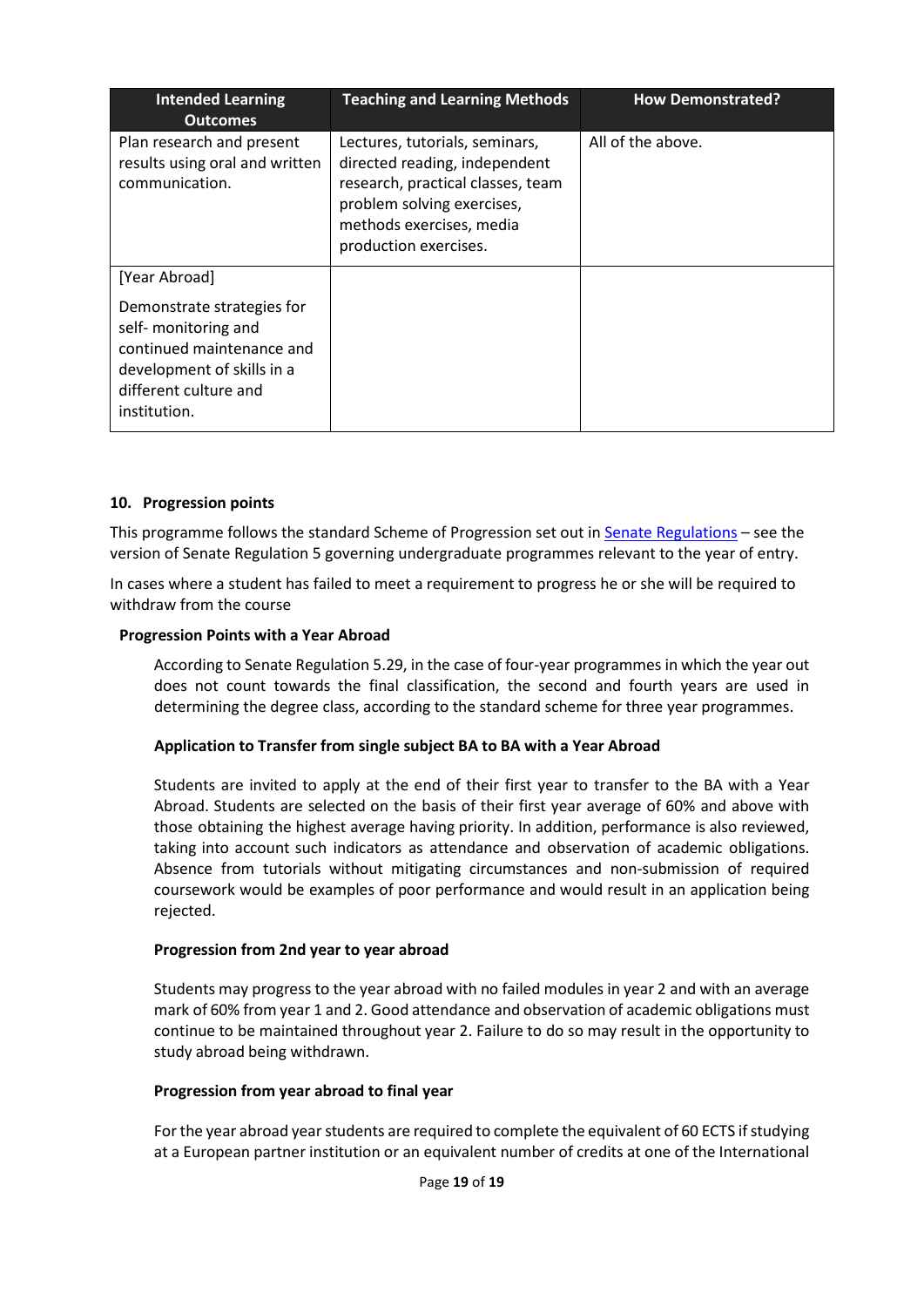partner institutions.

For a student to progress to the final year of the BA with a Year Abroad programme the student hasto achieve an average of 50% for the whole year. If a student has failed to achieve an average of 50% for the year, including resit options as per the partner institution's rules, by the September Board of Examiners, the Board will consider whether the student should have to transfer on to the single subject BA for their final year, taking their overall attendance and observation of academic obligations into consideration.

## **Course transfers**

Course transfers are decided on the basis of our general entry criteria. Each individual case will be evaluated by our admissions tutor and the UG Programme Director, as appropriate.

## **11. Criteria for award and classification**

This programme follows the standard scheme of undergraduate award and classification set out in [Senate Regulations](about:blank) – see the version of *Senate Regulation 5 governing undergraduate programmes* relevant to the year of entry.

## **12. Special features**

The programme has strong profile in international and global media and communication, as well as in digital media and communication technologies.

Students may apply to transfer to the BA (with a Year Abroad) after successful completion of the first year and subsequent successful completion of the second year.

The BA with a Year Abroad provides for students spending their third year at one of our partner institutions and then returning to Leicester for their final year.

The list of partner institutions is subject to change at short notice.

The exchange is a 'cultural exchange', so that students cannot apply to study at a University in a country/region from which they originally come.

Applications to transfer on to the BA with a Year Abroad degree are made towards the end of the first year. Students are selected on the basis of their first year marks.

# **13. Indications of programme quality**

The programme has consistently sustained a high level of student satisfaction with teaching and learning. Positive reports of the quality of the programme has been received from External Examiners who have noted, for example, the balance between core and elective subjects, the breadth of options, and the fact that "Teaching, learning and assessment are all of a very high standard."

## **14. External Examiner(s) reports**

The details of the External Examiner(s) for this programme and the most recent External Examiners' reports for this programme can be found at **[exampapers@Leicester](about:blank)** [log-in required]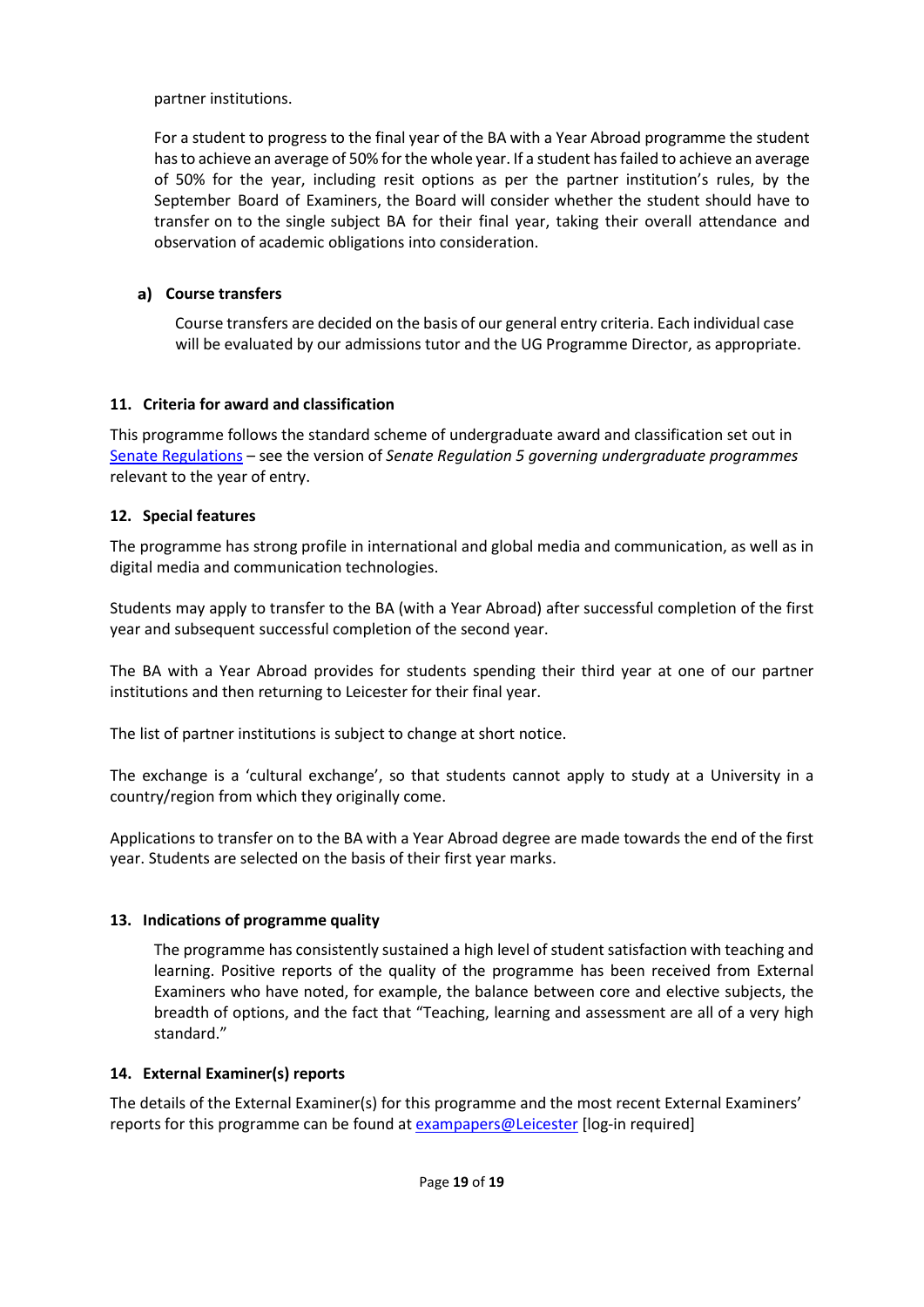

# **Programme Specification (Undergraduate) FOR ENTRY YEAR: 2022/23**

**Date created:** n/a **Last amended:** 17/03/2022 **Version no.** 1

## **Appendix 1: Programme structure (programme regulations)**

The University regularly reviews its programmes and modules to ensure that they reflect the current status of the discipline and offer the best learning experience to students. On occasion, it may be necessary to alter particular aspects of a course or module.

#### **Updates to the programme**

| Academic year<br>affected | <b>Module Code(s)</b> | Update                                                   |
|---------------------------|-----------------------|----------------------------------------------------------|
| 2024/25                   | MS3009                | Option module MS3009 moved from Semester 1 to Semester 2 |

BA Media Society and Culture

### **Level 4/Year 1 2022/23**

#### Credit breakdown

| <b>Status</b> | <b>Year long</b>   | Semester 1         | Semester 2         |
|---------------|--------------------|--------------------|--------------------|
| Core          | Choose an<br>item. | 60 credits         | 60 credits         |
| Optional      | Choose an<br>item. | Choose an<br>item. | Choose an<br>item. |

120 credits in total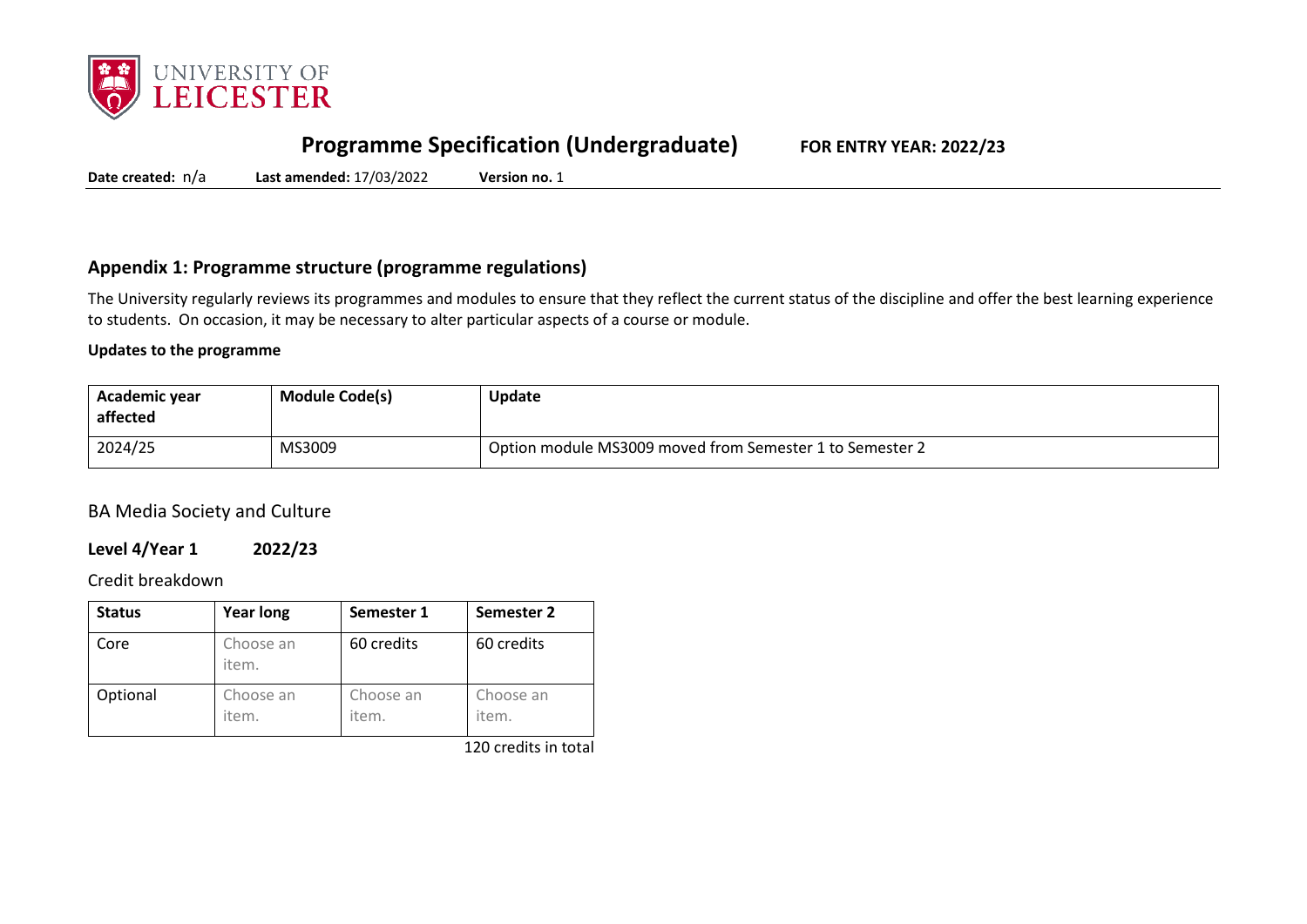## Core modules

| <b>Delivery period</b> | Code   | <b>Title</b>                            | <b>Credits</b> |
|------------------------|--------|-----------------------------------------|----------------|
| Sem 1                  | MS1001 | Introduction to Media and Communication | 30 credits     |
| Sem 1                  | SY1005 | Sociology in Practice                   | 15 credits     |
| Sem 1                  | SY1021 | Power, Privilege and Diversity          | 15 credits     |
| Sem 1                  | MS1009 | Introduction to Academic Skills         | 0 credits      |
| Sem <sub>2</sub>       | SY1002 | Society in Transformation               | 30 credits     |
| Sem <sub>2</sub>       | MS1003 | Global Media                            | 15 credits     |
| Sem <sub>2</sub>       | MS1010 | <b>Creative Audiences</b>               | 15 credits     |

## **Notes**

n/a

# **Level 5/Year 2 2023/24**

## Credit breakdown

| <b>Status</b> | <b>Year long</b>   | Semester 1 | Semester 2 |
|---------------|--------------------|------------|------------|
| Core          | Choose an<br>item. | 15 credits | 45 credits |
| Optional      | Choose an<br>item. | 45 credits | 15 credits |

120 credits in total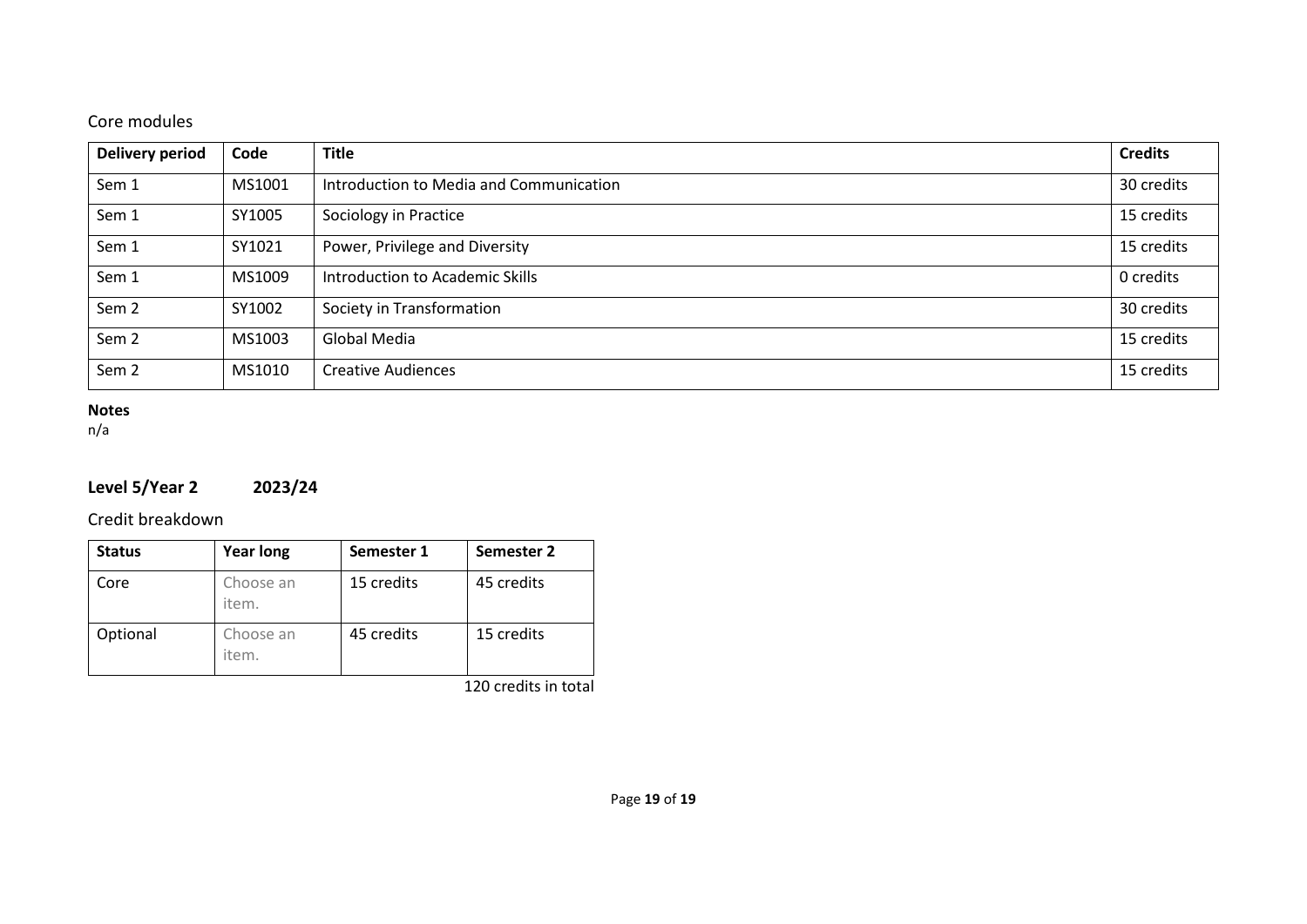# Core modules

| Delivery period  | Code   | <b>Title</b>                                 | <b>Credits</b> |
|------------------|--------|----------------------------------------------|----------------|
| Sem 1            | SY2091 | Live Sociology                               | 15 credits     |
| Sem 1            | MS2013 | Professionalism and Employment in the Media  | 0 credits      |
| Sem <sub>2</sub> | SY2078 | Sociological Theory Explored                 | 15 credits     |
| Sem <sub>2</sub> | MS2016 | Media and Communication Research in Practice | 30 credits     |

## **Notes**

[n/a]

# Media Option modules

| Delivery period | Code   | <b>Title</b>                   | <b>Credits</b> |
|-----------------|--------|--------------------------------|----------------|
| Semester 1      | MS2000 | The Production of News         | 15 credits     |
| Semester 1      | MS2001 | <b>Political Communication</b> | 15 credits     |
| Semester 1      | MS2006 | Identity and Popular Culture   | 15 credits     |
| Semester 1      | MS2012 | Global Film Culture            | 15 credits     |

# Sociology Option modules

| Delivery period | Code   | <b>Title</b>                       | <b>Credits</b> |
|-----------------|--------|------------------------------------|----------------|
| Semester 1      | SY2094 | <b>Gender and Society</b>          | 15 credits     |
| Semester 1      | SY2099 | The Politics of Beauty             | 15 credits     |
| Semester 1      | SY2012 | Youth, Young adulthood and Society | 15 credits     |
| Semester 2      | SY2083 | Sociology of Fashion               | 15 credits     |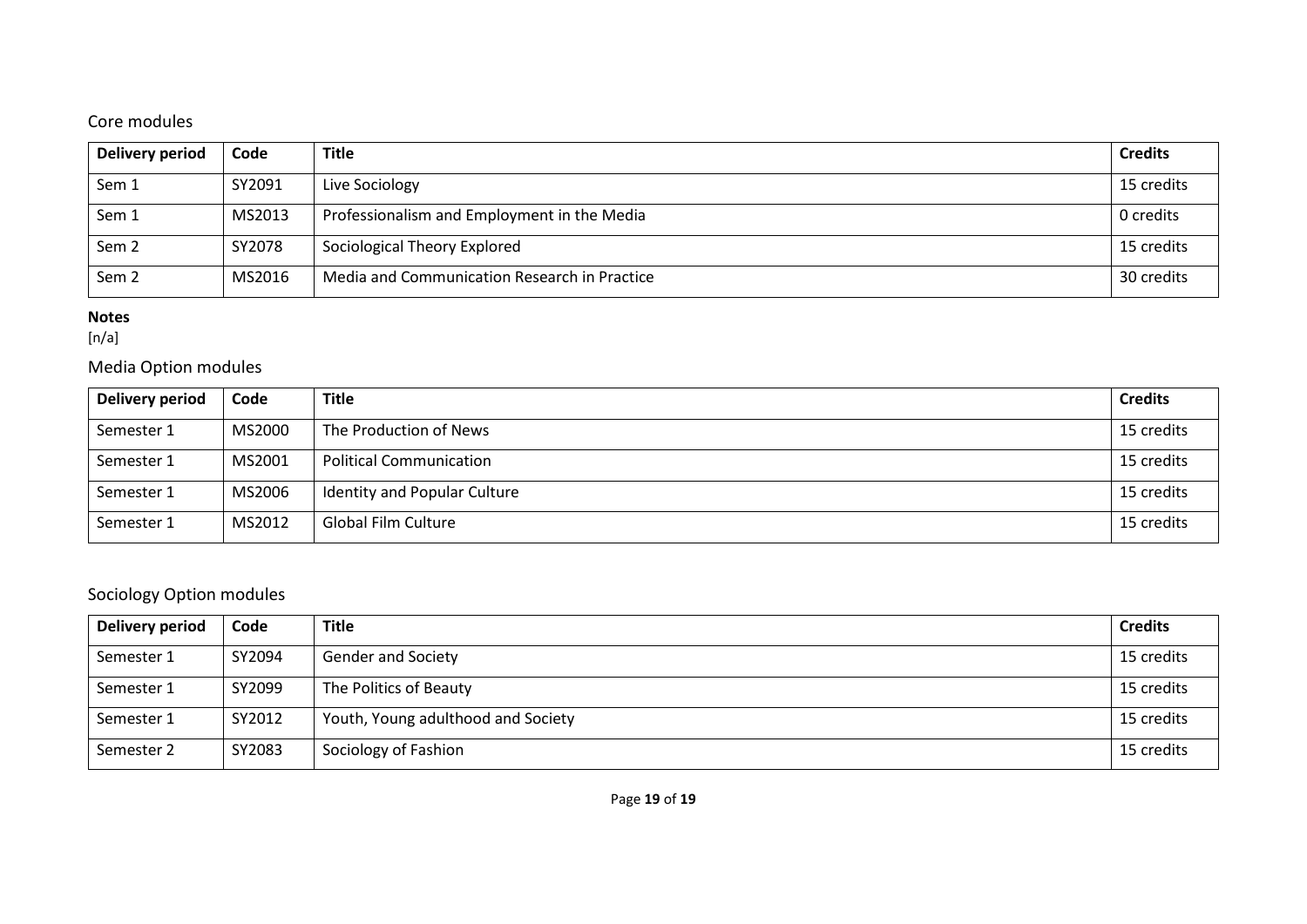| Delivery period | Code   | <b>Title</b>                                       | <b>Credits</b> |
|-----------------|--------|----------------------------------------------------|----------------|
| Semester 2      | SY2089 | Work, Employment & Society                         | 15 credits     |
| Semester 2      | SY2098 | Sociology through Literature and Film              | 15 credits     |
| Semester 2      | SY2101 | We Are What We Buy: Consumption, Self and Identity | 15 credits     |

#### **Notes**

This is an indicative list of option modules and not definitive of what will be available. Option module choice is also subject to availability, timetabling, student number restrictions and, where appropriate, students having taken appropriate pre-requisite modules.

#### **In Semester 1 Students need to select TWO optional Media Modules and ONE optional Sociology Module. In Semester 2 Students need to select ONE optional Sociology Module**

### **Level 6/Year 3 2024/25**

Credit breakdown

| <b>Status</b> | <b>Year long</b>            | Semester 1         | Semester 2                  |
|---------------|-----------------------------|--------------------|-----------------------------|
| Core          | 60 credits OR<br>45 credits | Choose an<br>item. | Choose an<br>item.          |
| Optional      | Choose an<br>item.          | 30 credits         | 30 credits OR<br>45 credits |

120 credits in total

## Core modules

| Delivery period | Code   | <b>Title</b>        | <b>Credits</b> |
|-----------------|--------|---------------------|----------------|
| Year long       | MS3030 | Dissertation OR     | 60 credits     |
| Year long       | SY3102 | Research Project OR | 45 credits     |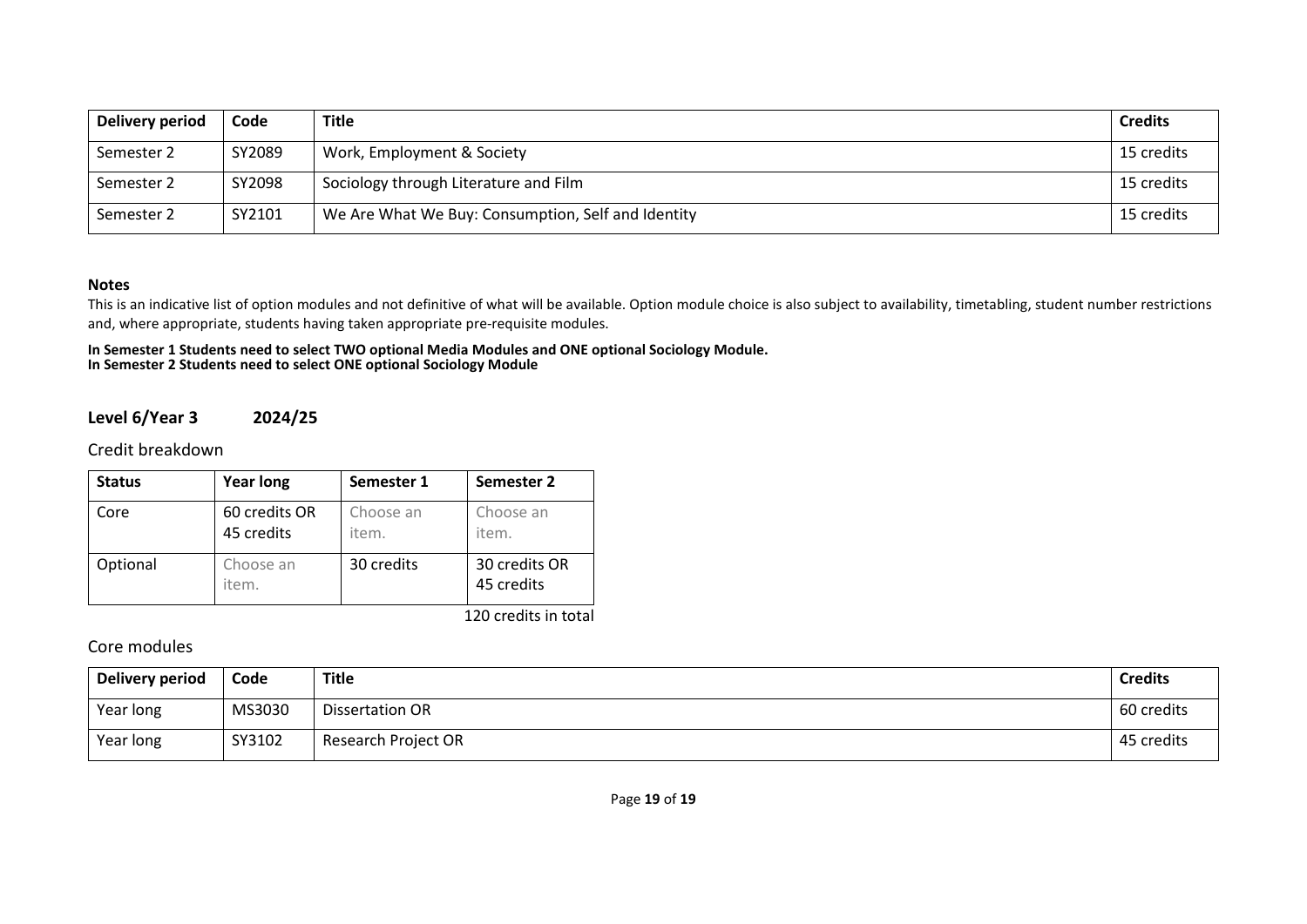| Delivery period | Code   | <b>Title</b>        | <b>Credits</b> |
|-----------------|--------|---------------------|----------------|
| Year long       | SY3101 | Real World Research | 45 credits     |

#### **Notes**

Students can select to do their dissertation in Media OR Sociology (Research Project/Real World Research)

## Media Option modules

| Delivery period | Code   | <b>Title</b>                            | <b>Credits</b> |
|-----------------|--------|-----------------------------------------|----------------|
| Semester 1      | MS3003 | <b>Environmental Communication</b>      | 15 credits     |
| Semester 1      | MS3004 | <b>Global Cultures</b>                  | 15 credits     |
| Semester 1      | MS3014 | The Media on Film                       | 15 credits     |
| Semester 1      | MS3013 | Media and the Body                      | 15 credits     |
| Semester 1      | MS3024 | <b>Reporting Panics</b>                 | 15 credits     |
| Semester 1      | MS3041 | Media, Rights and Responsibilities      | 15 credits     |
| Semester 2      | MS3000 | <b>Media and Gender</b>                 | 15 credits     |
| Semester 2      | MS3005 | <b>Music as Communication</b>           | 15 credits     |
| Semester 2      | MS3025 | Online Journalism: Theory and Practice  | 15 credits     |
| Semester 2      | MS3026 | <b>Community Radio in Practice</b>      | 15 credits     |
| Semester 2      | MS3027 | Writing for PR                          | 15 credits     |
| Semester 2      | MS3019 | <b>Advertising and Consumer Culture</b> | 15 credits     |
| Semester 2      | MS3009 | The Media, Celebrity and Fan Culture    | 15 credits     |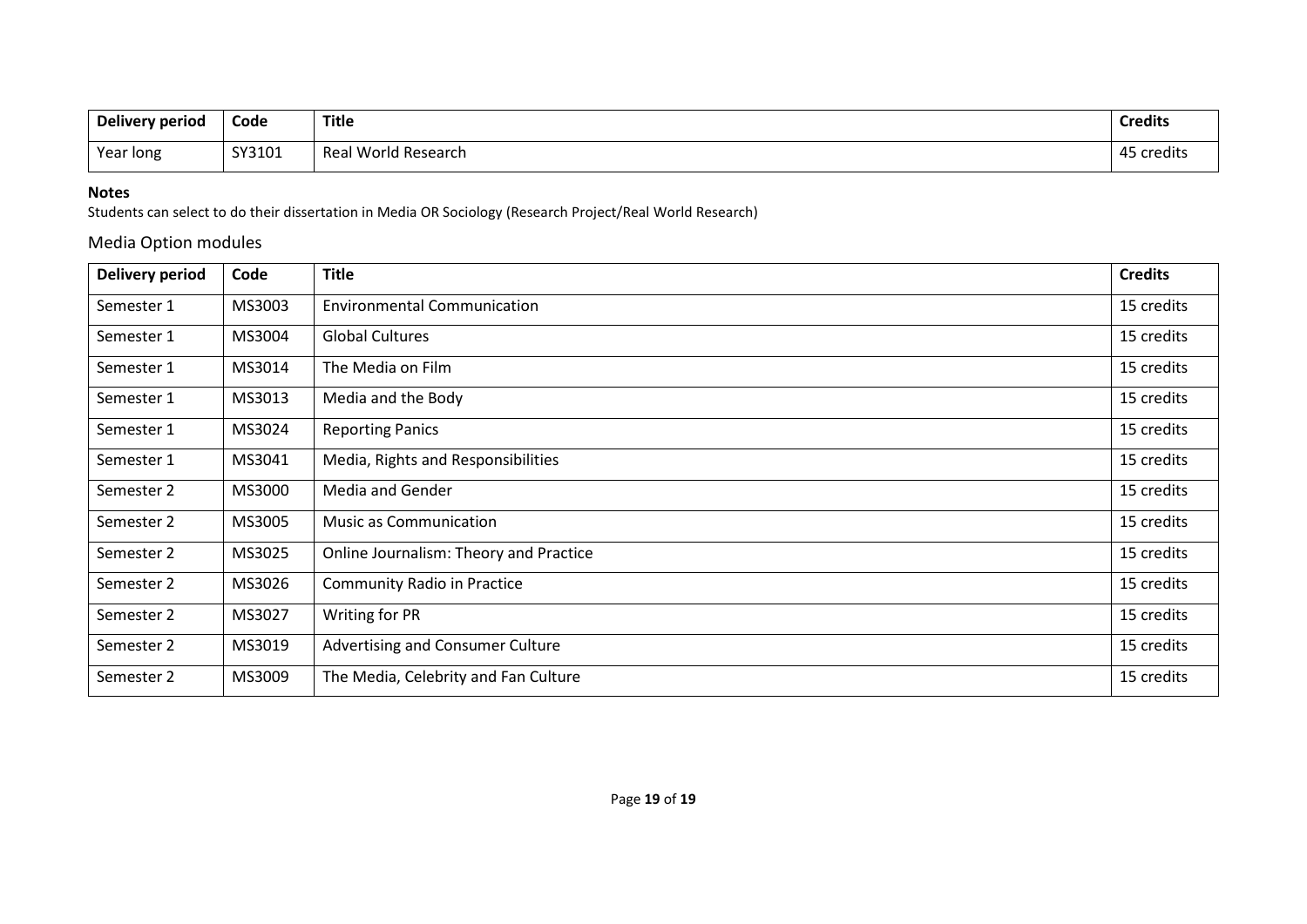| Delivery period | Code   | <b>Title</b>                                                   | <b>Credits</b> |
|-----------------|--------|----------------------------------------------------------------|----------------|
| Semester 1      | SY3099 | Identity Troubles: nationalism, jihadism and the extreme right | 15 credits     |
| Semester 1      | SY3090 | Drugs & Society                                                | 15 credits     |
| Semester 1      | SY3100 | Social Psychology                                              | 15 credits     |
| Semester 1      | SY3094 | Autobiographical Society                                       | 15 credits     |
| Semester 1      | SY3091 | <b>Education and Social Justice</b>                            | 15 credits     |
| Semester 2      | SY3057 | <b>Football and Society</b>                                    | 15 credits     |
| Semester 2      | SY3092 | <b>Social Movements</b>                                        | 15 credits     |
| Semester 2      | SY3093 | Space, Place and Contemporary Society                          | 15 credits     |
| Semester 2      | SY3095 | Sociology of Health & Illness                                  | 15 credits     |
| Semester 2      | SY3097 | <b>International Migration</b>                                 | 15 credits     |
| Semester 2      | SY3098 | <b>Global Sex Trade</b>                                        | 15 credits     |

#### **Notes**

This is an indicative list of option modules and not definitive of what will be available. Option module choice is also subject to availability, timetabling, student number restrictions and, where appropriate, students having taken appropriate pre-requisite modules.

**In Semester 1 Students need to select ONE optional Media Module and ONE optional Sociology Module.**

**In Semester 2 Students taking the Media Dissertation (MS3030) need to select ONE optional Media Module and ONE optional Sociology Module.**

**In Semester 2 Students taking the Sociology Research Project/Real World Research (SY3102/SY3101) need to select ONE optional Media Module and TWO optional Sociology Modules.**

Students may substitute approved modules from an institution participating the University's Study Abroad programme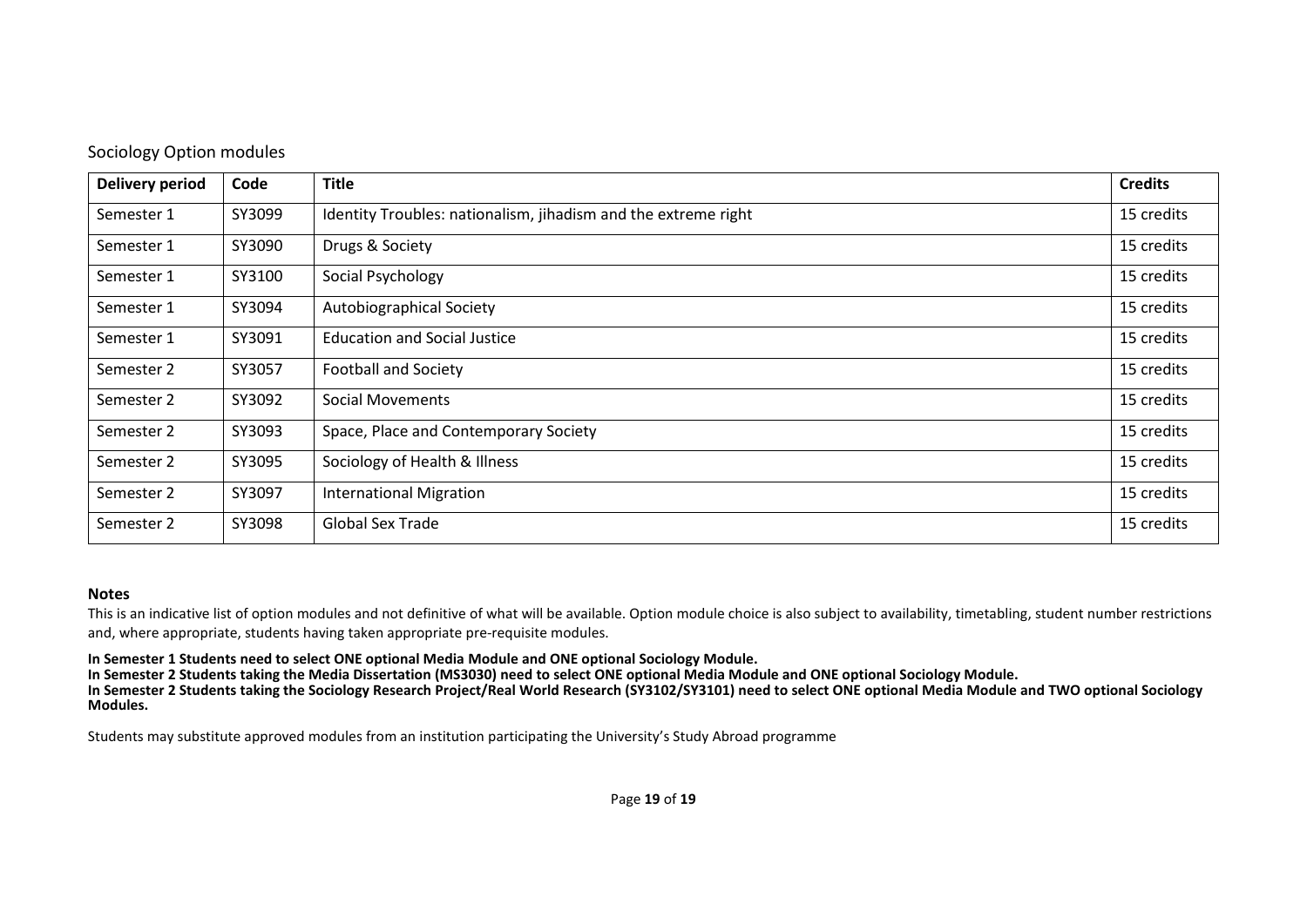# **Appendix 2: Module specifications**

See undergraduat[e module specification database](about:blank) (Note - modules are organized by year of delivery).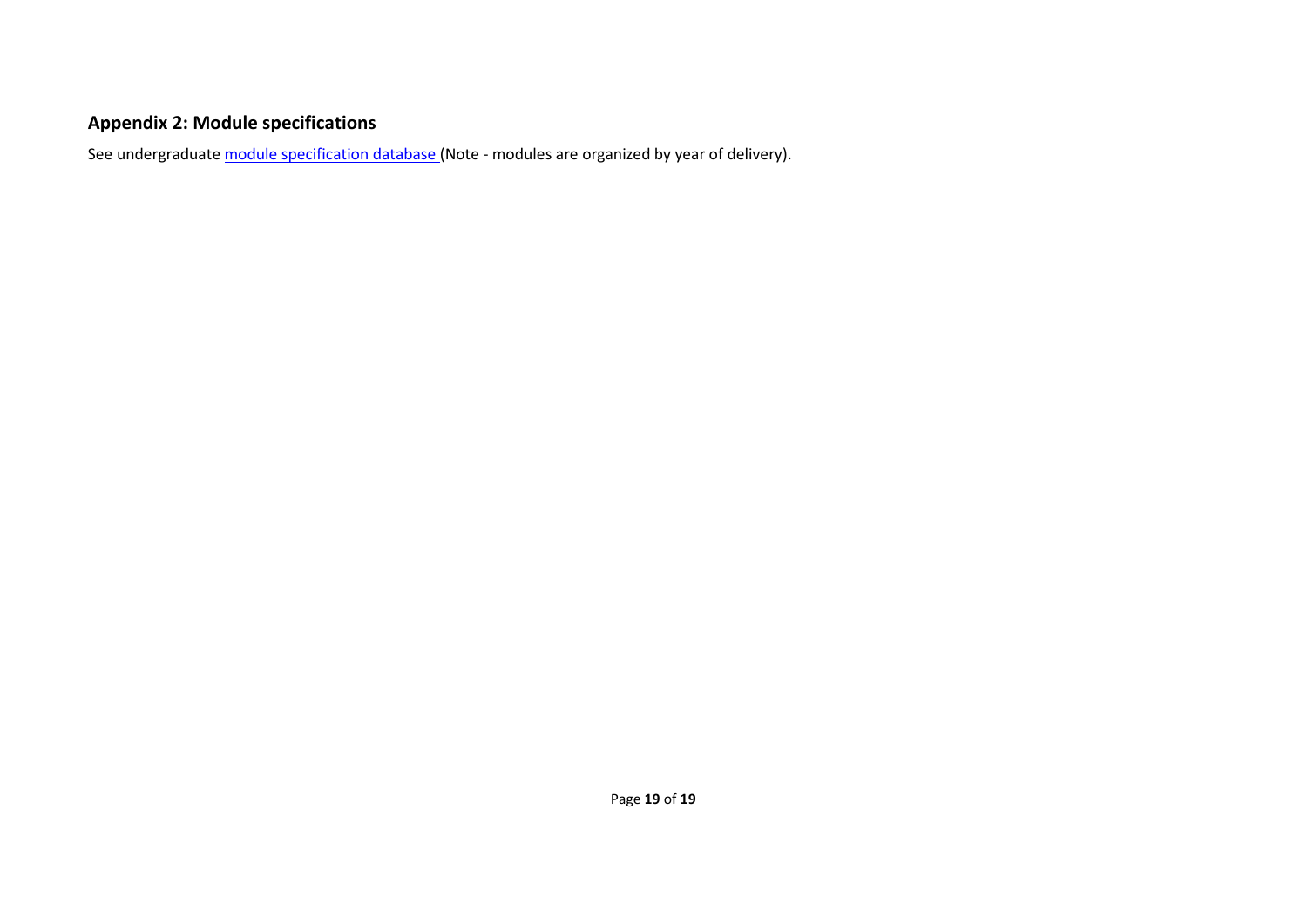**Appendix 3: Skills matrix**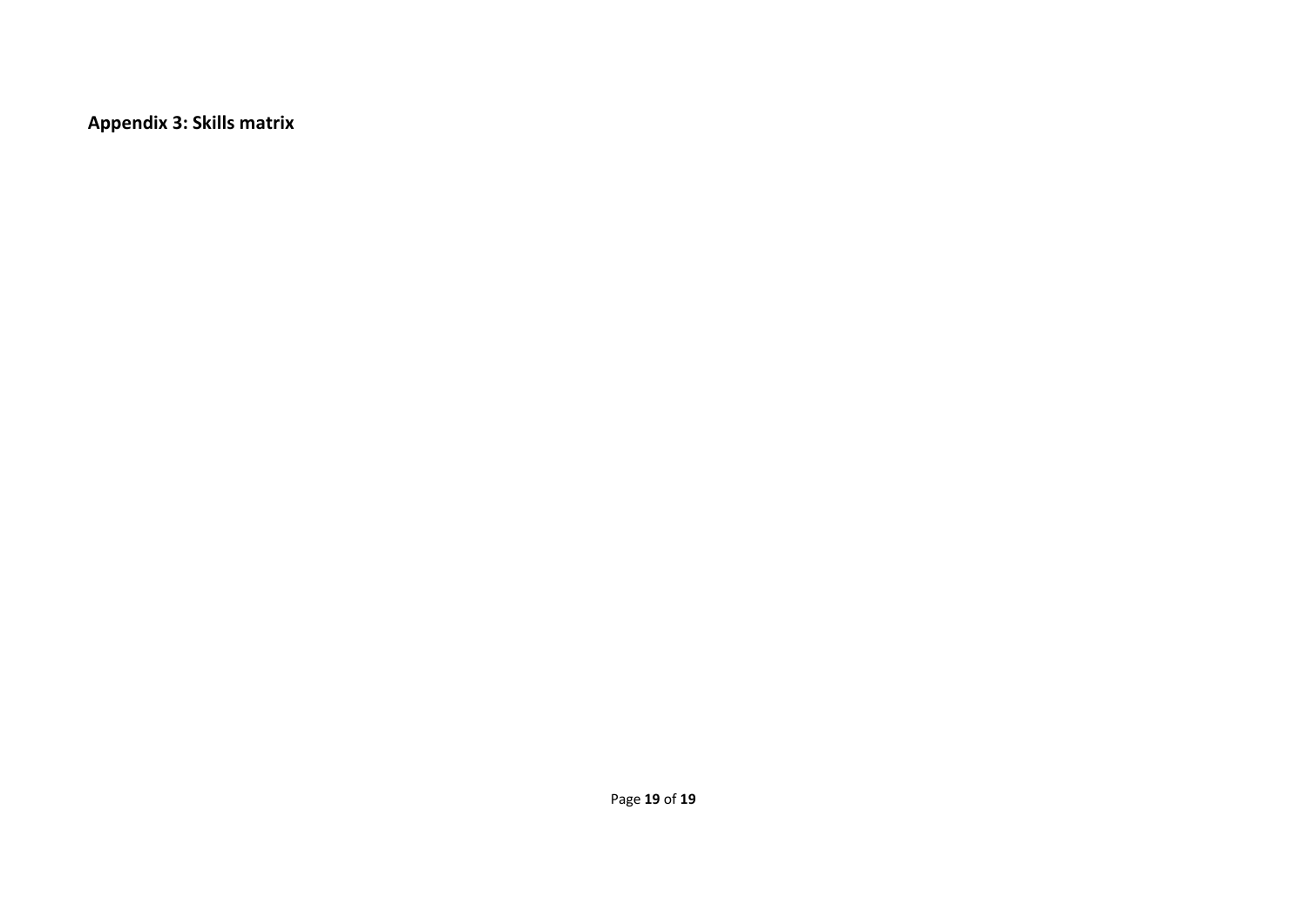| Programme Specification Appendix 3<br>Skills Matrix: (PL33) BA Media and Society Post-Curriculum Transformation<br>Date amended: 30/05/17 |                         |                           |                         |                                  |                                 |                         |                                 |                         |                                 |                |                                                     |                         |                           |                                 |                         |                                 |                                 |                                 |                         |                                 |                           |                                 |               |                         |                           |                                         |
|-------------------------------------------------------------------------------------------------------------------------------------------|-------------------------|---------------------------|-------------------------|----------------------------------|---------------------------------|-------------------------|---------------------------------|-------------------------|---------------------------------|----------------|-----------------------------------------------------|-------------------------|---------------------------|---------------------------------|-------------------------|---------------------------------|---------------------------------|---------------------------------|-------------------------|---------------------------------|---------------------------|---------------------------------|---------------|-------------------------|---------------------------|-----------------------------------------|
| <b>Programme Learning Outcomes</b><br>(a) Discipline specific knowledge and competencies                                                  | <b>MS1001</b>           | <b>MS1003</b>             | <b>MS1009</b>           | <b>MS1010 Creative Audiences</b> | <b>VIS2000</b>                  | <b>VIS2001</b>          | <b>AS2006</b>                   | <b>MS2009</b>           | <b>MS2012</b>                   | <b>VIS2013</b> | MS2016 Media and Communication Research in Practice | AS3000                  | <b>VIS3003</b>            | <b>MS3004</b>                   | <b>AS3005</b>           | <b>MS3030</b>                   | AS3009                          | <b>VIS3011</b>                  | <b>VIS3013</b>          | <b>MS3014</b>                   | <b>NS3021</b>             | AS3022                          | <b>MS3024</b> | <b>MS3025</b>           | <b>NS3027</b>             | MS3019 Advertising and Consumer Culture |
| (vi) Other discipline specific competencies<br>Multimedia or video production techniques                                                  |                         |                           |                         |                                  |                                 |                         |                                 |                         |                                 |                |                                                     |                         |                           |                                 |                         |                                 |                                 |                                 |                         |                                 |                           |                                 |               |                         |                           |                                         |
| Media research methodology                                                                                                                |                         |                           |                         |                                  |                                 |                         |                                 |                         |                                 |                | $\overline{\mathbf{x}}$                             |                         |                           |                                 |                         | $\overline{\mathbf{x}}$         |                                 |                                 |                         |                                 |                           |                                 |               |                         |                           |                                         |
| Online journalism techniques<br>(b) Transferable skills                                                                                   |                         |                           |                         |                                  |                                 |                         |                                 |                         |                                 |                |                                                     |                         |                           |                                 |                         |                                 |                                 |                                 |                         |                                 |                           |                                 |               | $\overline{\mathbf{x}}$ |                           |                                         |
| (i) Oral communication<br>Make verbal presentations to a variety of audiences                                                             |                         |                           |                         |                                  |                                 |                         |                                 | ×                       |                                 |                |                                                     |                         | ×                         |                                 | ×                       |                                 |                                 |                                 |                         |                                 | $\boldsymbol{\mathsf{x}}$ |                                 |               |                         |                           |                                         |
| Demonstrate ability to choose appropriate format/language                                                                                 |                         |                           |                         |                                  |                                 | $\mathbf{x}$            | $x \times$                      | $\overline{\mathbf{x}}$ |                                 |                |                                                     | $\mathbf{x}^{\times}$   | $\overline{\mathbf{x}}$   |                                 | $\overline{\mathbf{x}}$ |                                 |                                 |                                 | $\mathbf{x}$            |                                 | $\overline{\mathbf{x}}$   |                                 |               | $\mathbf{x}$            |                           |                                         |
| Use appropriate presentation aids<br>(ii) Written communication                                                                           |                         |                           |                         |                                  |                                 | $\overline{\mathbf{x}}$ |                                 | $\overline{\mathbf{x}}$ |                                 |                |                                                     | $\overline{\mathbf{x}}$ | $\overline{\mathbf{x}}$   |                                 | $\overline{\mathbf{x}}$ |                                 |                                 |                                 | $\overline{\mathbf{x}}$ |                                 | $\overline{\mathbf{x}}$   |                                 |               | $\overline{\mathbf{x}}$ |                           |                                         |
| Produce a variety of work in different formats                                                                                            | $\overline{\mathbf{x}}$ | $\boldsymbol{\mathsf{x}}$ |                         |                                  |                                 |                         |                                 |                         |                                 |                |                                                     |                         |                           |                                 |                         |                                 |                                 |                                 |                         |                                 |                           |                                 |               |                         |                           |                                         |
| Effective communication of ideas and arguments<br>Critically review own work                                                              | $\mathbf{x}$            | $\mathbf{x}$              | $\overline{\mathbf{x}}$ | $\frac{x}{x}$                    | $\frac{x}{x}$                   | $\frac{x}{x}$           | $\frac{x}{x}$                   | $\frac{x}{x}$           | $\frac{x}{x}$                   |                | $\times$                                            | $\frac{x}{x}$           | $\frac{x}{x}$             | $\frac{x}{x}$                   | $\frac{x}{x}$           | $\frac{x}{x}$                   | $\mathbf{x}$                    | $\frac{\mathbf{x}}{\mathbf{x}}$ | $x \times$              | $x \times$                      | $\frac{x}{x}$             | $\frac{x}{x}$                   | $\frac{x}{x}$ | $x \times$              | $x \times$                | $\mathbf{x}$                            |
| (iii) Information technology                                                                                                              |                         |                           |                         |                                  |                                 |                         |                                 |                         |                                 |                |                                                     |                         |                           |                                 |                         |                                 |                                 |                                 |                         |                                 |                           |                                 |               |                         |                           |                                         |
| File creation management and storage<br>Use of electronic sources including internet, email, library cat.                                 | $\overline{\mathbf{x}}$ | $\overline{\mathbf{x}}$   |                         |                                  |                                 |                         |                                 | $\frac{x}{x}$           | $\boldsymbol{\mathsf{x}}$       |                | $\times$ $\times$ $\times$                          | $x \times x$            | $\boldsymbol{\mathsf{x}}$ |                                 |                         | $x \times x$                    |                                 | $\frac{x}{x}$                   | $\frac{x}{x}$           |                                 |                           |                                 | $\frac{x}{x}$ | $\frac{x}{x}$           | $\boldsymbol{\mathsf{x}}$ |                                         |
| Word processing inc. formatting and charts, graphs                                                                                        | $\overline{\mathbf{x}}$ | $\overline{\mathbf{x}}$   |                         | $\frac{\mathsf{x}}{\mathsf{x}}$  | $\frac{\mathsf{x}}{\mathsf{x}}$ | $\mathbf{x}$            | $\frac{\mathsf{x}}{\mathsf{x}}$ |                         | $\frac{\mathsf{x}}{\mathsf{x}}$ |                |                                                     |                         | $\pmb{\times}$            | $\frac{\mathsf{x}}{\mathsf{x}}$ | $\mathbf{x}$            |                                 | $\frac{\mathbf{x}}{\mathbf{x}}$ |                                 |                         | $\frac{\mathsf{x}}{\mathsf{x}}$ | $\mathbf{x}$              | $\frac{\mathbf{x}}{\mathbf{x}}$ |               |                         | $\mathbf{x}$              | $\frac{\mathsf{x}}{\mathsf{x}}$         |
| Use of spreadsheets, charts, and graphs<br>(iv) Numeracy                                                                                  |                         |                           |                         |                                  |                                 |                         |                                 |                         |                                 |                |                                                     |                         |                           |                                 |                         |                                 |                                 |                                 |                         |                                 |                           |                                 |               |                         |                           |                                         |
| Manipulate/present figures to support an idea or argument                                                                                 | $\overline{\mathbf{x}}$ | ×                         |                         |                                  | $\overline{\mathbf{x}}$         | $\pmb{\times}$          | ×                               |                         |                                 |                | ×                                                   |                         | ×                         | $\pmb{\times}$                  | $\pmb{\times}$          | $\pmb{\times}$                  |                                 |                                 |                         |                                 | $\overline{\mathbf{x}}$   | ×                               |               | $\overline{\mathbf{x}}$ |                           |                                         |
| Graphical display of data<br>Draw appropriate conclusions from numerical/graphical data                                                   | $\overline{\mathbf{x}}$ | $\overline{\mathbf{x}}$   |                         |                                  | $\mathbf{x}$                    | $\overline{\mathbf{x}}$ | $\overline{\mathbf{x}}$         |                         |                                 |                | $\overline{\mathbf{x}}$<br>$\overline{\mathbf{x}}$  |                         | $\overline{\mathbf{x}}$   | $\overline{\mathbf{x}}$         | $\overline{\mathbf{x}}$ | $\overline{\mathbf{x}}$         | $\overline{\mathbf{x}}$         |                                 |                         |                                 | $\overline{\mathbf{x}}$   | $\overline{\mathbf{x}}$         |               | $\overline{\mathbf{x}}$ |                           |                                         |
| Appreciate basic concepts in research                                                                                                     | $\overline{\mathbf{x}}$ |                           |                         | $\overline{\mathbf{x}}$          |                                 |                         |                                 |                         |                                 |                | $\overline{\mathbf{x}}$                             |                         |                           |                                 |                         | $\frac{\mathsf{x}}{\mathsf{x}}$ |                                 |                                 |                         |                                 |                           |                                 |               |                         |                           |                                         |
| Calculate and use simple statistics e.g. means                                                                                            |                         |                           |                         |                                  |                                 |                         |                                 |                         |                                 |                |                                                     |                         |                           |                                 |                         |                                 |                                 |                                 |                         |                                 |                           |                                 |               |                         |                           |                                         |
|                                                                                                                                           |                         |                           |                         |                                  |                                 |                         |                                 |                         |                                 |                |                                                     |                         |                           |                                 |                         |                                 |                                 |                                 |                         |                                 |                           |                                 |               |                         |                           |                                         |
|                                                                                                                                           |                         |                           |                         |                                  |                                 |                         |                                 |                         |                                 |                |                                                     |                         |                           |                                 |                         |                                 |                                 |                                 |                         |                                 |                           |                                 |               |                         |                           |                                         |
|                                                                                                                                           |                         |                           |                         |                                  |                                 |                         |                                 |                         |                                 |                |                                                     |                         |                           |                                 |                         |                                 |                                 |                                 |                         |                                 |                           |                                 |               |                         |                           |                                         |
|                                                                                                                                           |                         |                           |                         |                                  |                                 |                         |                                 |                         |                                 |                |                                                     |                         |                           |                                 |                         |                                 |                                 |                                 |                         |                                 |                           |                                 |               |                         |                           |                                         |
|                                                                                                                                           |                         |                           |                         |                                  |                                 |                         |                                 |                         |                                 |                |                                                     |                         |                           |                                 |                         |                                 |                                 |                                 |                         |                                 |                           |                                 |               |                         |                           |                                         |
|                                                                                                                                           |                         |                           |                         |                                  |                                 |                         |                                 |                         |                                 |                |                                                     |                         |                           |                                 |                         |                                 |                                 |                                 |                         |                                 |                           |                                 |               |                         |                           |                                         |
|                                                                                                                                           |                         |                           |                         |                                  |                                 |                         |                                 |                         |                                 |                |                                                     |                         |                           |                                 |                         |                                 |                                 |                                 |                         |                                 |                           |                                 |               |                         |                           |                                         |
|                                                                                                                                           |                         |                           |                         |                                  |                                 |                         |                                 |                         |                                 |                |                                                     |                         |                           |                                 |                         |                                 |                                 |                                 |                         |                                 |                           |                                 |               |                         |                           |                                         |
|                                                                                                                                           |                         |                           |                         |                                  |                                 |                         |                                 |                         |                                 |                |                                                     |                         |                           |                                 |                         |                                 |                                 |                                 |                         |                                 |                           |                                 |               |                         |                           |                                         |
|                                                                                                                                           |                         |                           |                         |                                  |                                 |                         |                                 |                         |                                 |                |                                                     |                         |                           |                                 |                         |                                 |                                 |                                 |                         |                                 |                           |                                 |               |                         |                           |                                         |
|                                                                                                                                           |                         |                           |                         |                                  |                                 |                         |                                 |                         |                                 |                |                                                     |                         |                           |                                 |                         |                                 |                                 |                                 |                         |                                 |                           |                                 |               |                         |                           |                                         |
|                                                                                                                                           |                         |                           |                         |                                  |                                 |                         |                                 |                         |                                 |                |                                                     |                         |                           |                                 |                         |                                 |                                 |                                 |                         |                                 |                           |                                 |               |                         |                           |                                         |
|                                                                                                                                           |                         |                           |                         |                                  |                                 |                         |                                 |                         |                                 |                |                                                     |                         |                           |                                 |                         |                                 |                                 |                                 |                         |                                 |                           |                                 |               |                         |                           |                                         |
|                                                                                                                                           |                         |                           |                         |                                  |                                 |                         |                                 |                         |                                 |                |                                                     |                         |                           |                                 |                         |                                 |                                 |                                 |                         |                                 |                           |                                 |               |                         |                           |                                         |
|                                                                                                                                           |                         |                           |                         |                                  |                                 |                         |                                 |                         |                                 |                |                                                     |                         |                           |                                 |                         |                                 |                                 |                                 |                         |                                 |                           |                                 |               |                         |                           |                                         |
|                                                                                                                                           |                         |                           |                         |                                  |                                 |                         |                                 |                         |                                 |                |                                                     |                         |                           |                                 |                         |                                 |                                 |                                 |                         |                                 |                           |                                 |               |                         |                           |                                         |
|                                                                                                                                           |                         |                           |                         |                                  |                                 |                         |                                 |                         |                                 |                |                                                     |                         |                           |                                 |                         |                                 |                                 |                                 |                         |                                 |                           |                                 |               |                         |                           |                                         |
|                                                                                                                                           |                         |                           |                         |                                  |                                 |                         |                                 |                         |                                 |                |                                                     |                         |                           |                                 |                         |                                 |                                 |                                 |                         |                                 |                           |                                 |               |                         |                           |                                         |
|                                                                                                                                           |                         |                           | <u>Page 19 of 19</u>    |                                  |                                 |                         |                                 |                         |                                 |                |                                                     |                         |                           |                                 |                         |                                 |                                 |                                 |                         |                                 |                           |                                 |               |                         |                           |                                         |